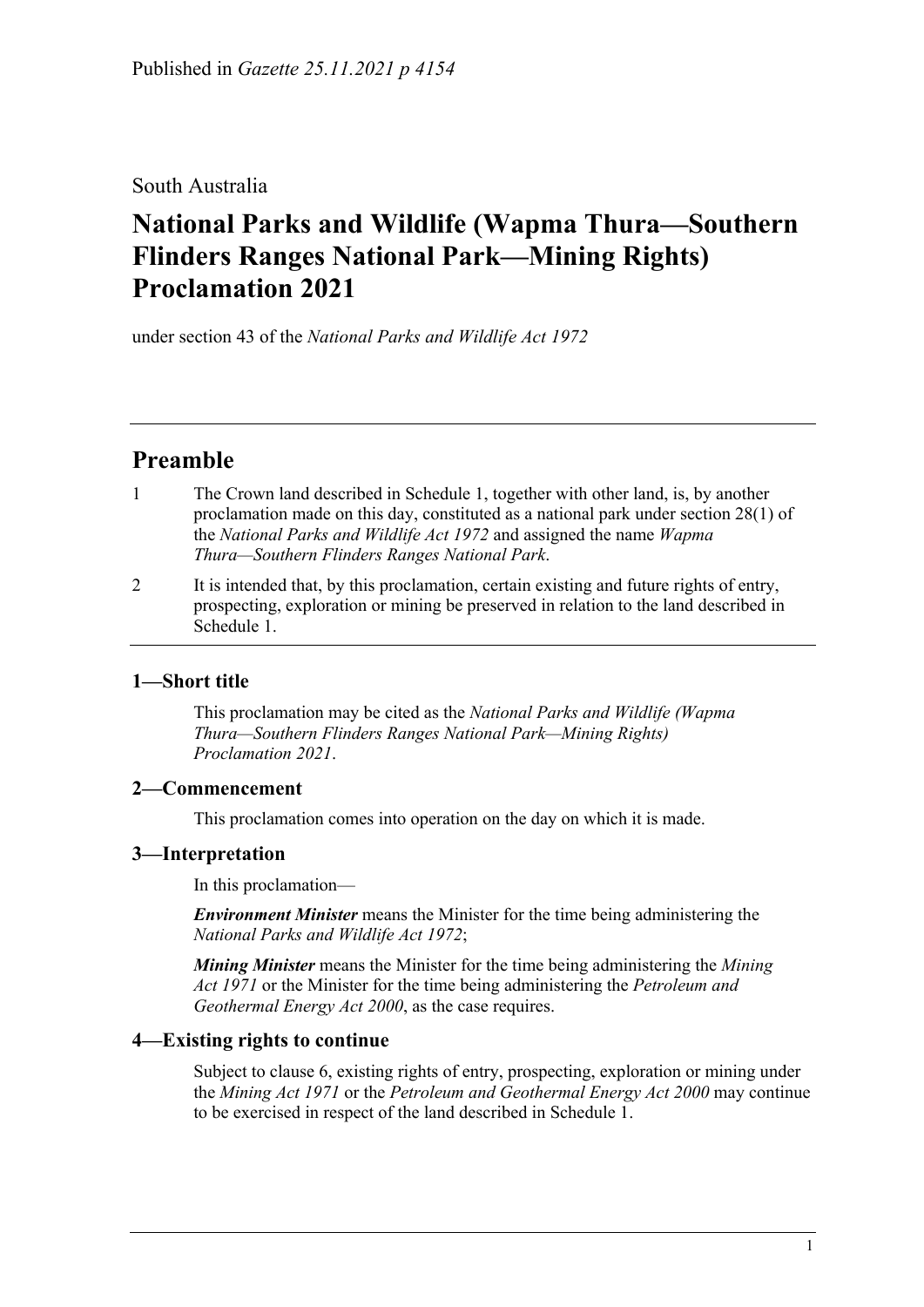#### <span id="page-1-3"></span>**5—New rights may be acquired**

Rights of entry, prospecting, exploration or mining may, with the approval of the Mining Minister and the Environment Minister, be acquired pursuant to the *[Mining](http://www.legislation.sa.gov.au/index.aspx?action=legref&type=act&legtitle=Mining%20Act%201971)  Act [1971](http://www.legislation.sa.gov.au/index.aspx?action=legref&type=act&legtitle=Mining%20Act%201971)* or the *[Petroleum and Geothermal Energy Act](http://www.legislation.sa.gov.au/index.aspx?action=legref&type=act&legtitle=Petroleum%20and%20Geothermal%20Energy%20Act%202000) 2000* in respect of the land described in [Schedule](#page-2-0) 1 and may, subject to [clause](#page-1-0) 6, be exercised in respect of that land.

#### <span id="page-1-0"></span>**6—Conditions for exercise of rights**

A person in whom rights of entry, prospecting, exploration or mining are vested pursuant to the *[Mining Act](http://www.legislation.sa.gov.au/index.aspx?action=legref&type=act&legtitle=Mining%20Act%201971) 1971* or the *[Petroleum and Geothermal Energy Act](http://www.legislation.sa.gov.au/index.aspx?action=legref&type=act&legtitle=Petroleum%20and%20Geothermal%20Energy%20Act%202000) 2000* (whether those rights were acquired before or after the making of this proclamation) must not exercise those rights in respect of the land described in [Schedule](#page-2-0) 1 unless the person complies with the following conditions:

- <span id="page-1-1"></span>(a) if work to be carried out in relation to the land in the exercise of those rights is a regulated activity within the meaning of the *[Petroleum and Geothermal](http://www.legislation.sa.gov.au/index.aspx?action=legref&type=act&legtitle=Petroleum%20and%20Geothermal%20Energy%20Act%202000)  [Energy Act](http://www.legislation.sa.gov.au/index.aspx?action=legref&type=act&legtitle=Petroleum%20and%20Geothermal%20Energy%20Act%202000) 2000*, the person must ensure that—
	- (i) the work is not carried out until a statement of environmental objectives in relation to the activity that has been approved under that Act has also been approved by the Environment Minister; and
	- (ii) the work is carried out in accordance with the statement as so approved;
- (b) if work to be carried out in relation to the land in the exercise of rights under the *[Mining Act](http://www.legislation.sa.gov.au/index.aspx?action=legref&type=act&legtitle=Mining%20Act%201971) 1971* or the *[Petroleum and Geothermal Energy Act](http://www.legislation.sa.gov.au/index.aspx?action=legref&type=act&legtitle=Petroleum%20and%20Geothermal%20Energy%20Act%202000) 2000* has not previously been authorised (whether by inclusion in an approved statement of environmental objectives referred to in [paragraph](#page-1-1) (a) or otherwise), the person must give at least 3 months notice of the proposed work to the Mining Minister and the Environment Minister and supply each Minister with such information relating to the proposed work as the Minister may require;
- <span id="page-1-4"></span><span id="page-1-2"></span>(c) if directions are agreed between the Mining Minister and the Environment Minister and given to the person in writing in relation to—
	- (i) carrying out work in relation to the land in a manner that minimises damage to the land (including the land's vegetation and wildlife) and the environment generally; or
	- (ii) preserving objects, structures or sites of historical, scientific or cultural interest; or
	- (iii) rehabilitating the land (including the land's vegetation and wildlife) on completion of the work; or
	- (iv) (where the work is being carried out in the exercise of rights acquired after the making of this proclamation) prohibiting or restricting access to any specified area of the land that the Ministers believe would suffer significant detriment as a result of carrying out the work,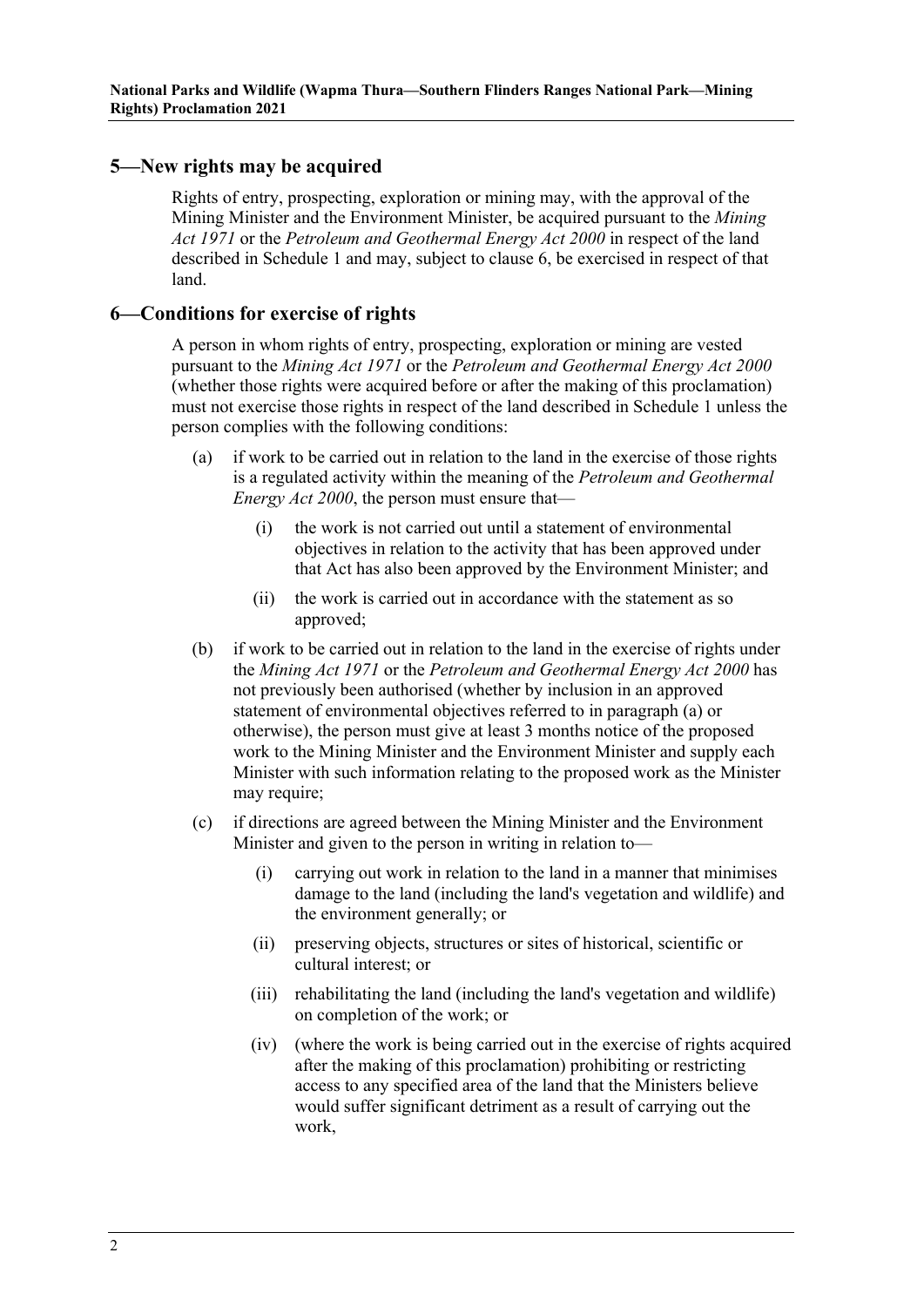(being directions that do not reduce or otherwise detract from any requirement in respect of any of those matters contained in an approved statement of environmental objectives referred to in [paragraph](#page-1-1) (a)), the person must comply with those directions in carrying out the work;

- (d) if a plan of management is in operation under section 38 of the *[National](http://www.legislation.sa.gov.au/index.aspx?action=legref&type=act&legtitle=National%20Parks%20and%20Wildlife%20Act%201972)  [Parks and Wildlife Act](http://www.legislation.sa.gov.au/index.aspx?action=legref&type=act&legtitle=National%20Parks%20and%20Wildlife%20Act%201972) 1972* in respect of the land, the person must have regard to the provisions of the plan of management;
- (e) in addition to complying with the other requirements of this proclamation, the person—
	- (i) must take such steps as are reasonably necessary to ensure that objects, structures and sites of historical, scientific or cultural interest and the land's vegetation and wildlife are not unduly affected by any work; and
	- (ii) must maintain all work areas in a clean and tidy condition; and
	- (iii) must, on the completion of any work, obliterate or remove all installations and structures (other than installations and structures designated by the Mining Minister and the Environment Minister as suitable for retention) used exclusively for the purposes of that work;
- (f) if no direction has been given by the Mining Minister and the Environment Minister under [paragraph](#page-1-2) (c)(iii), the person must (in addition to complying with any approved statement of environmental objectives referred to in [paragraph](#page-1-1) (a)) rehabilitate the land (including its vegetation and wildlife) on completion of any work to the satisfaction of the Environment Minister.

#### **7—Governor may give approvals, directions**

- If—
	- (a) the Mining Minister and the Environment Minister cannot agree as to whether—
		- (i) approval should be granted or refused under [clause](#page-1-3) 5; or
		- (ii) a direction should be given under [clause](#page-1-4) 6(c); or
	- (b) the Environment Minister does not approve a statement of environmental objectives under [clause](#page-1-1) 6(a),

the Governor may, with the advice and consent of the Executive Council—

- (c) grant or refuse the necessary approval under [clause](#page-1-3) 5; or
- (d) give a direction in writing under [clause](#page-1-4)  $6(c)$ ; or
- (e) grant or refuse the necessary approval under [clause](#page-1-1) 6(a).

## <span id="page-2-0"></span>**Schedule 1—Description of land**

Sections 321, 322, 323, 325, 326, 327, 328, 329 and 347, Hundred of Napperby, County of Victoria;

Allotment 4 in Deposited Plan 30142, Hundred of Napperby, County of Victoria;

Allotment 21 in Deposited Plan 35859, Hundred of Napperby, County of Victoria;